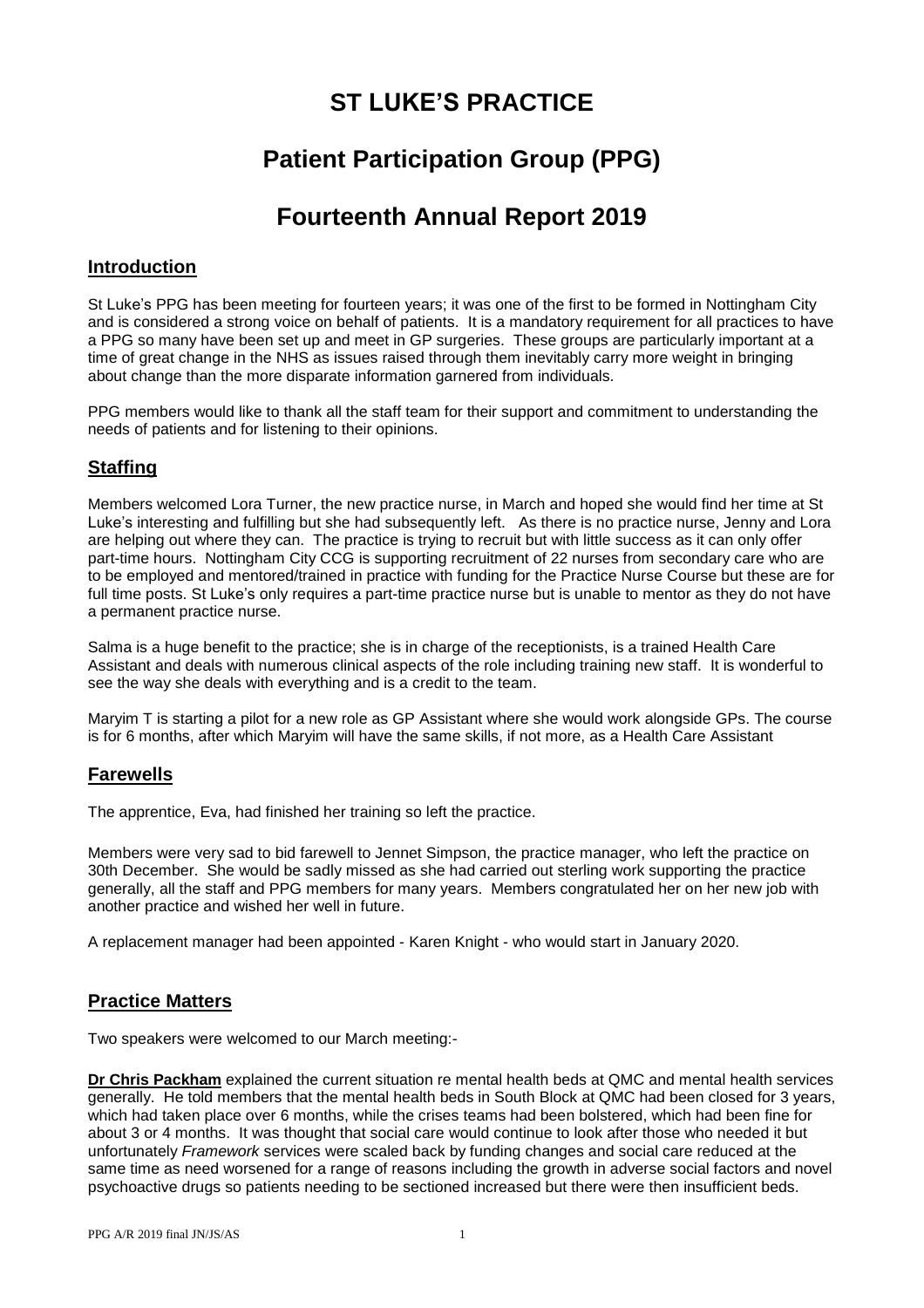More inpatients in Nottingham are sectioned than in other parts of the county – possibly reflecting higher (or more advanced) levels of mental illness at presentation.

Nottinghamshire Healthcare Trust (NHCT) funds extra beds rather than the CCG, most of which were out-ofarea beds (OOA) for non-secure care. The annual costs of this excess bed use is approaching £4million. Need has gone on rising as social care and third sector supported housing resources reduce.

He went on to explain the Integrated Care System (ICS) consisting of representatives from GPs, CityCare, CCGs, NHCT, Sherwood Hospital Trust, Social Care, QMC, EMAS and City Council - all these people sit around a table and discuss how to co-operate over care provision for patients. One consequence of closing the QMC MH beds is that patients who are psychotic and have major physical healthcare problems often cannot be managed at Highbury and need to be admitted to acute hospitals – requiring psychiatric nurses needing to be sent to support-nurse them.

He went on to explain a very positive initiative - for the first time in 70 years, new data flows are collected to monitor patient movements, so certain patients who are bouncing in and out of hospital with mental health issues can be identified, which will allow planners to identify what is going wrong and how better care can be co-ordinated for them .

He then explained the Clinical Assessment Service (CAS) to which most patients had to be referred by GPs prior to getting a hospital appointment. It can be difficult for GPs to keep up with guidelines, as prior approval now had to be requested for a very large number of types of problem.

Another new system was Integrated Care Providers (ICP) which could do their own tactical assessments; these would be Sherwood Hospital for North Notts and a combination of QMC, City Council and NHCT for South Notts. All providers should discuss with each other why some patients bounce in and out of hospital and people would have to be skilled up to learn how to talk to patients in the best way. He then mentioned types of Behaviour Therapy which can be usefully offered to some patients to assist in their overall care.

In answer to a query about the situation at the Treatment Centre, Dr Packham's personal view was that, although the service provided was excellent, 'profit' from healthcare activity should all go back to the NHS; it was a good idea to have a separate 'planned care' setting less affected by the emergency pressures of the main hospital.

**Salma Parveen** explained the different systems for ordering repeat prescriptions:-

- (a) The simplest system was for patients to fill in the green repeat prescription form and either post it or bring it to the surgery for the GP to sign a repeat and then the patient comes to pick it up to take to a pharmacy to be dispensed.
- (b) Repeat requests could not be taken over the phone for two reasons the receptionists would never get off the phone and small errors could occur if heard incorrectly.
- (c) A patient could have an agreement with a pharmacy to dispense the same drugs each month but the pharmacist is supposed to ask the patient every month what they require. The pharmacist would deliver the drugs if necessary.
- (d) For those prescriptions ordered on line, these could only be sent to a pharmacist if the patient has signed up for electronic prescribing with the pharmacist; the reason some requests from the pharmacist may not be sent electronically is if the staff member has not got their smart card as this is required for prescriptions to be sent electronically. These should then be automatically sent to the pharmacist with whom the patient was registered.
- (e) Controlled drugs had to be signed for, either by the pharmacist or the patient.
- (f) There are many repeat prescriptions requested each day and a GP is always assigned each day to deal with them.
- (g) Hospital consultants should notify GPs of prescription changes or provide a medical discharge form showing drugs required. If the practice does not receive this evidence the prescriptions cannot be amended.

Members were pleased that Weight Management was back in the City - ie 12 weeks with Slimming World and there was now a smoking cessation service run by the Nottingham City GP Alliance.

Dementia Training for staff had been carried out and GPs now referred all newly diagnosed patients to the Alzheimer's Society plus the practice team had a greater awareness of managing patients with dementia.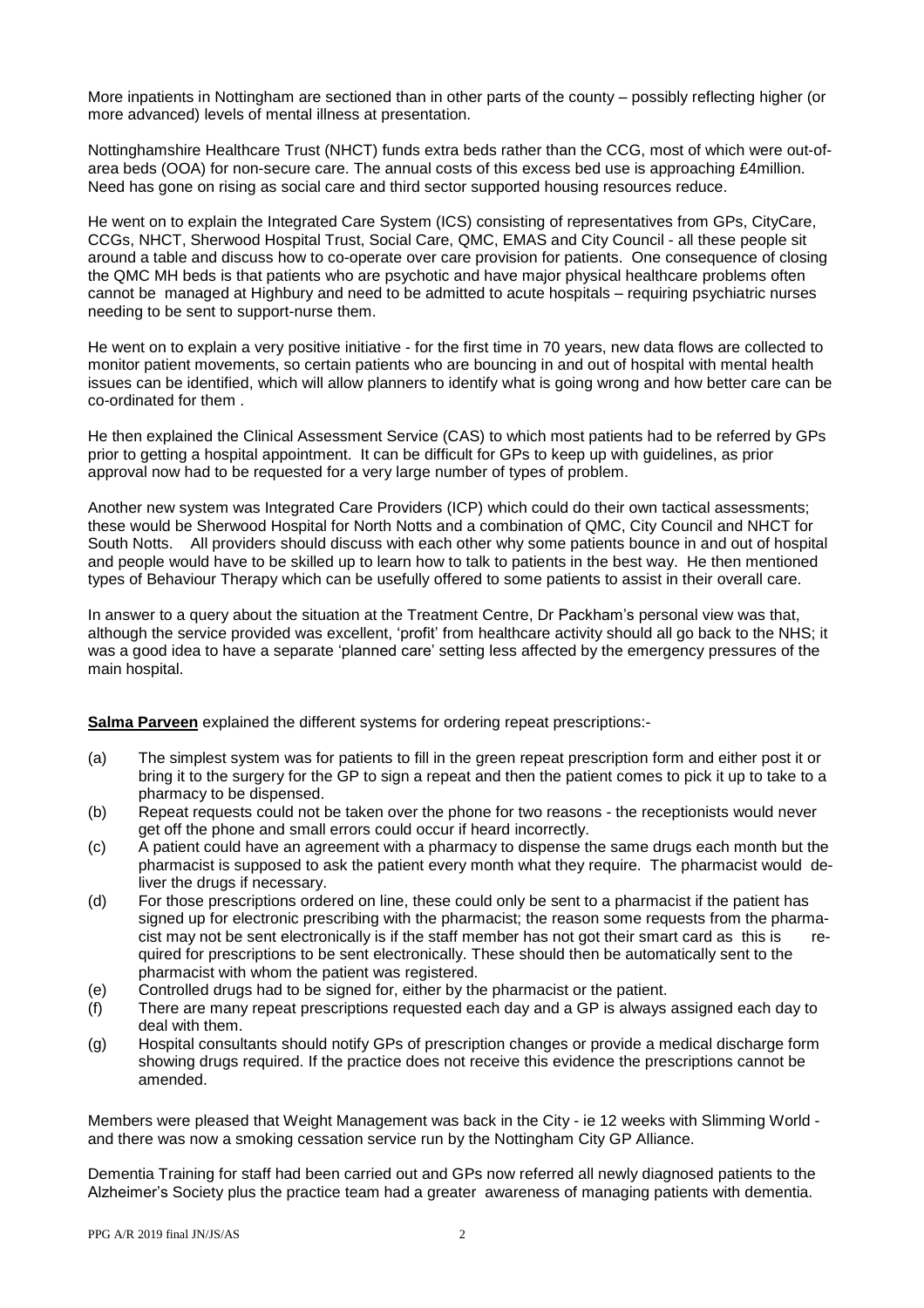Members received the very pleasant news that the practice had been left a legacy, with which a new spirometer had been purchased.

The practice's weighted list size presents some difficulties as does sharing staff between 6 practices, ie a social prescriber and a clinical pharmacist, who were employed by the Nottingham City GP Alliance and allocated to each of the new primary care networks.

#### **PPG Business**

Members were delighted that, after years of lobbying to get one established, a *social nail cutting service* was being set up with a cost of £20 for first assessment and £15 for subsequent treatments. Members hoped that those patients with simple nail cutting needs who had been discharged from the Podiatry Service would be informed of this new service. It is run by Age UK for patients over 60 with a long-term health condition who are registered with a Nottingham City GP, are unable to cut their own toenails and do not qualify for NHS Podiatry services. This service is provided at Clifton, St Ann's & Sherwood Rise health clinics.

Age UK now have a depot in the Bridgway Centre in the Meadows for all mobility aids, where patients can see which is best suited to their needs and has a helpful website, [www.advantagemobility.co.uk](http://www.advantagemobility.co.uk/).

CityCare's PEG is now meeting much less frequently due to financial and time restraints being experienced by the organisation. Meanwhile a new meeting has been organised to bring together representatives from the variety of groups set up in order to get the views of a wide selection of organisations benefitting from CityCare's services.

Janice will be representing the PEG on this new group which has only met once but it makes sense to have a forum for a wider range of views. Contributors to the PEG are, on the whole, older people. Beneficiaries of school services, specific illnesses or conditions and varied cultural groups will enable CityCare to get a more balanced view of the public's experience of its many services.

The chair reported on a meeting she had with the Chief Executive of Nottingham University Hospitals Trust which took over the running of the *Treatment Centre* on 29th July 2019 from Circle, a private organisation. She had attended this meeting with members of *Keep Our NHS Public* which had lobbied for the contract to be awarded to NUH and which had finally been settled by the High Court.

A dedicated phone line had been provided for patients who had concerns or questions about their appointments which is 0115 9705800 Monday to Friday 8am to 6pm.

The short stay unit had been paused during August to allow services to be re-established safely but NUH continues to prioritise patients on 2-week wait cancer pathways to ensure timely care and treatment and all specialties were running clinics in the first month of the new contract.

The chief executive assured the Chair that the one-stop service previously provided at the Treatment Centre and much appreciated by patients would continue and NUH hoped to roll out similar models throughout the trust, thus reducing additional and unnecessary trips to hospital.

At the December meeting, PPG Member **Janice Fox** gave a very interesting talk on Nottingham University Hospitals Trust (NUH) Clinical Ethics Committee.

She said that the purpose of the committee was to act as a sounding board for consultants and other medical staff who wished to have help deciding whether the treatment they were giving and the decisions they were making were the right ones. These discussions can help to decide a course of action or, with hindsight, to see if there could have been a better way forward and what could be learnt from the experience.

The Nottingham Committee was the very first in the country. This was because Alan Watson chaired the